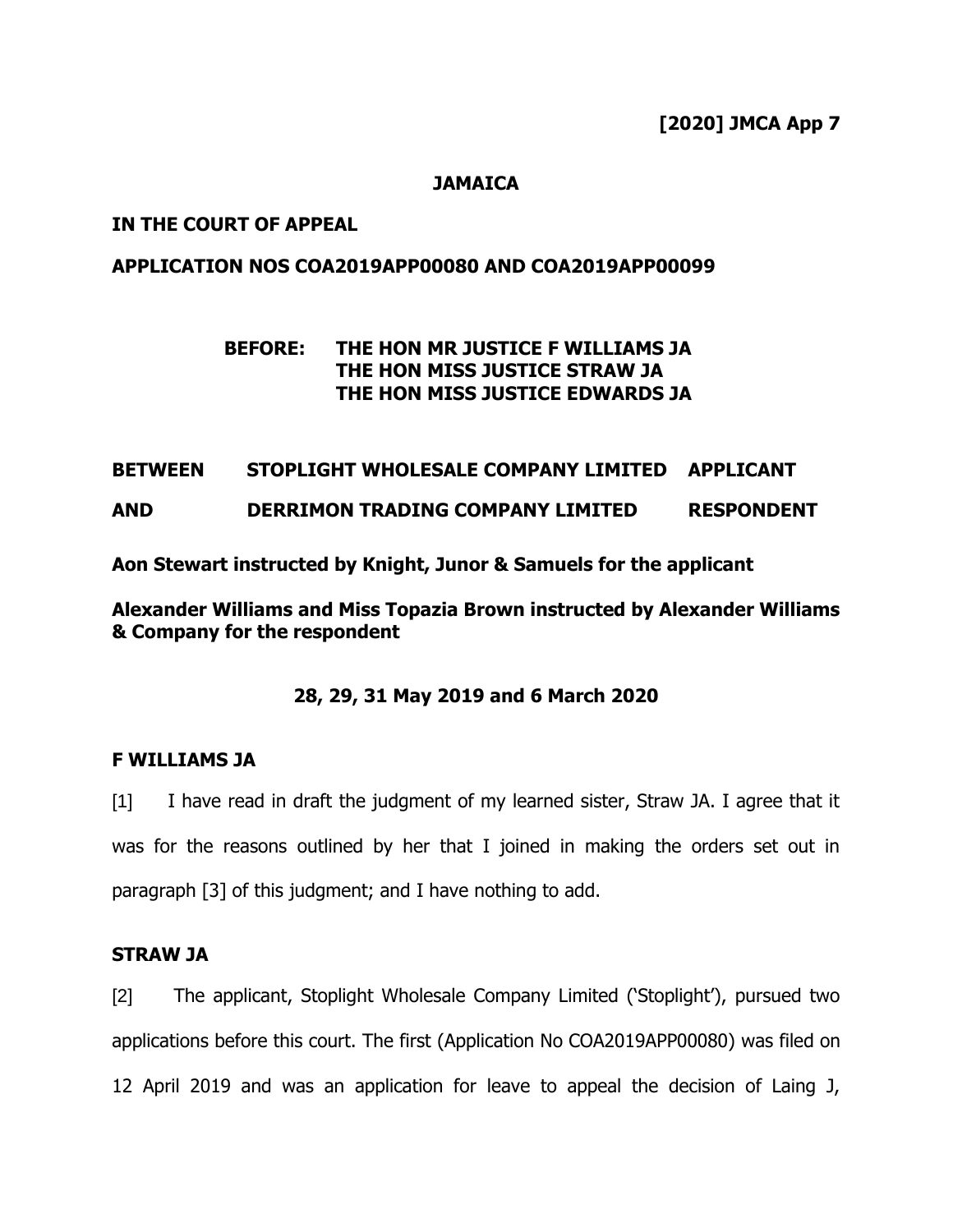refusing to set aside a default judgment. The second application (Application No COA2019APP00099) was filed on 10 May 2019 and sought a stay of execution of judgment pending the determination of the first application.

[3] On 31 May 2019, the court made the following orders in respect of both applications:

- (1) Application No COA2019APP00080 application for leave to appeal
	- "1) The applicant's application for leave to appeal is refused; and
	- 2) Costs to the respondent to be agreed or taxed."
- (2) Application No COA2019APP00099 application for stay of execution
	- "1) The applicant's application for stay of execution is refused; and
	- 2) No order as to costs."

Following our decision, we indicated that we would put our reasons in writing. This judgment is a fulfilment of that promise.

#### **Background**

[4] Stoplight and the respondent, Derrimon Trading Company Limited ('Derrimon'), are both trading companies which enjoy a business relationship and engage in the selling of goods to each other.

[5] In the year 2017, Derrimon brought a claim against Stoplight for the sum of \$19,219,004.00 being the balance due for goods which were delivered. Derrimon claimed that despite its demand, Stoplight failed to pay the said sum. Pursuant to rule 8.9(3) of the Civil Procedure Rules ('CPR') Derrimon annexed to the claim form and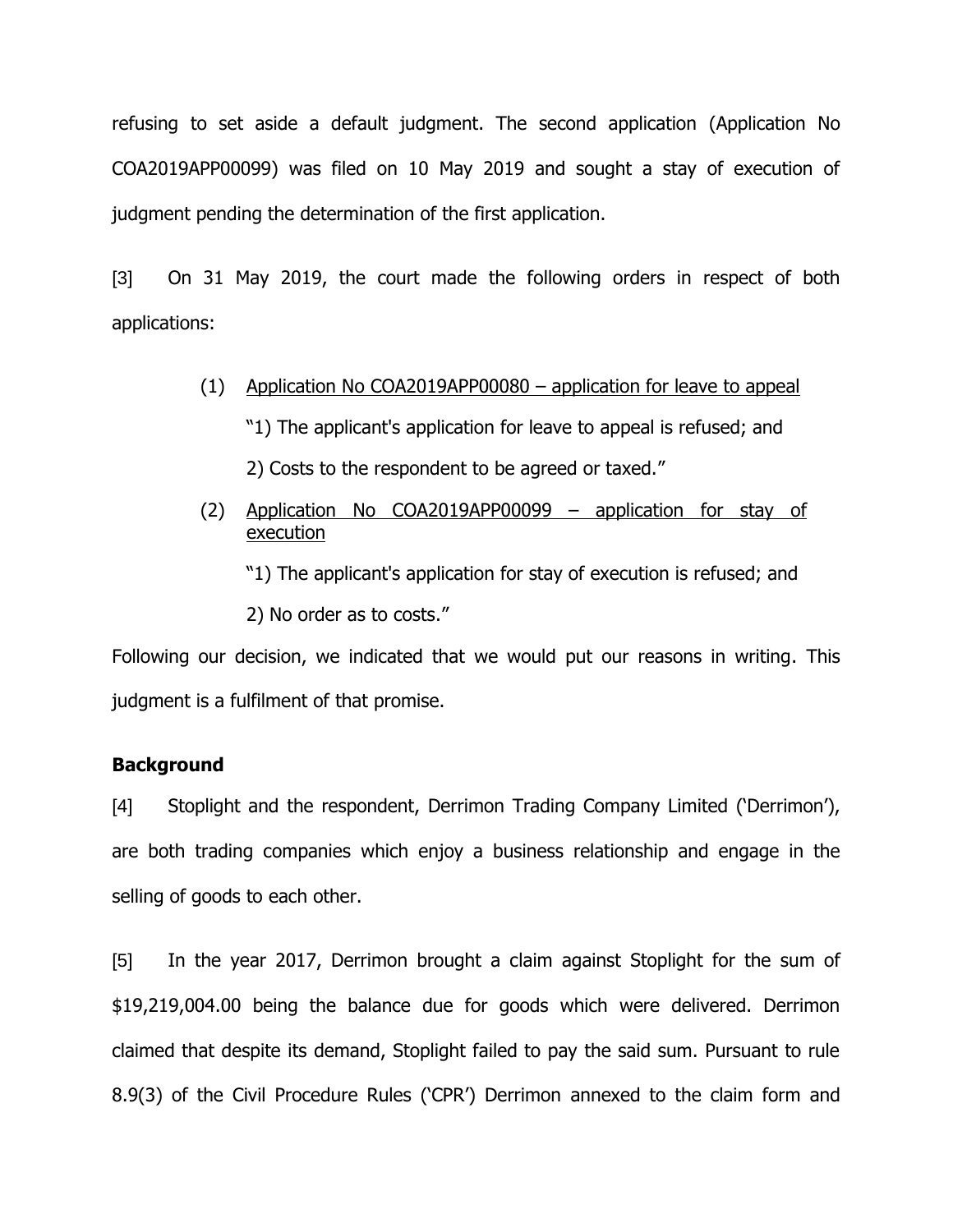particulars of claim a transaction report as at 31 October 2017, described as the customer opening balance ('COB'), as well as the invoices referred to in the report. The transaction report reflects transactions from 13 December 2012 to 1 October 2017 between Derrimon and Stoplight and indicates that a total of \$19,219,004.00 is owing to Derrimon. The invoices have various dates between 2012 and 2014.

[6] It is not disputed that Stoplight was served on 23 November 2017. It was pointed out by counsel for Stoplight that the claim form and particulars of claim (which constituted a single document) did not bear the Supreme Court's stamp which indicates the date of filing. Nonetheless, Stoplight filed an acknowledgement of service on 5 December 2017 in which it

- (i) admitted receipt of the claim form, but not the particulars of claim;
- (ii) stated its intention to defend the claim; and
- (iii) indicated that it intended to dispute the jurisdiction of the court.

[7] On 4 January 2018, Stoplight filed a notice of application for court orders in which it sought the striking out of Derrimon's statement of case. The affidavit in support of this application was filed 16 February 2018. It is unclear whether these documents were served on Derrimon, and if so, when. What is readily apparent is that, in the period between the filing of Stoplight's notice of application and the affidavit in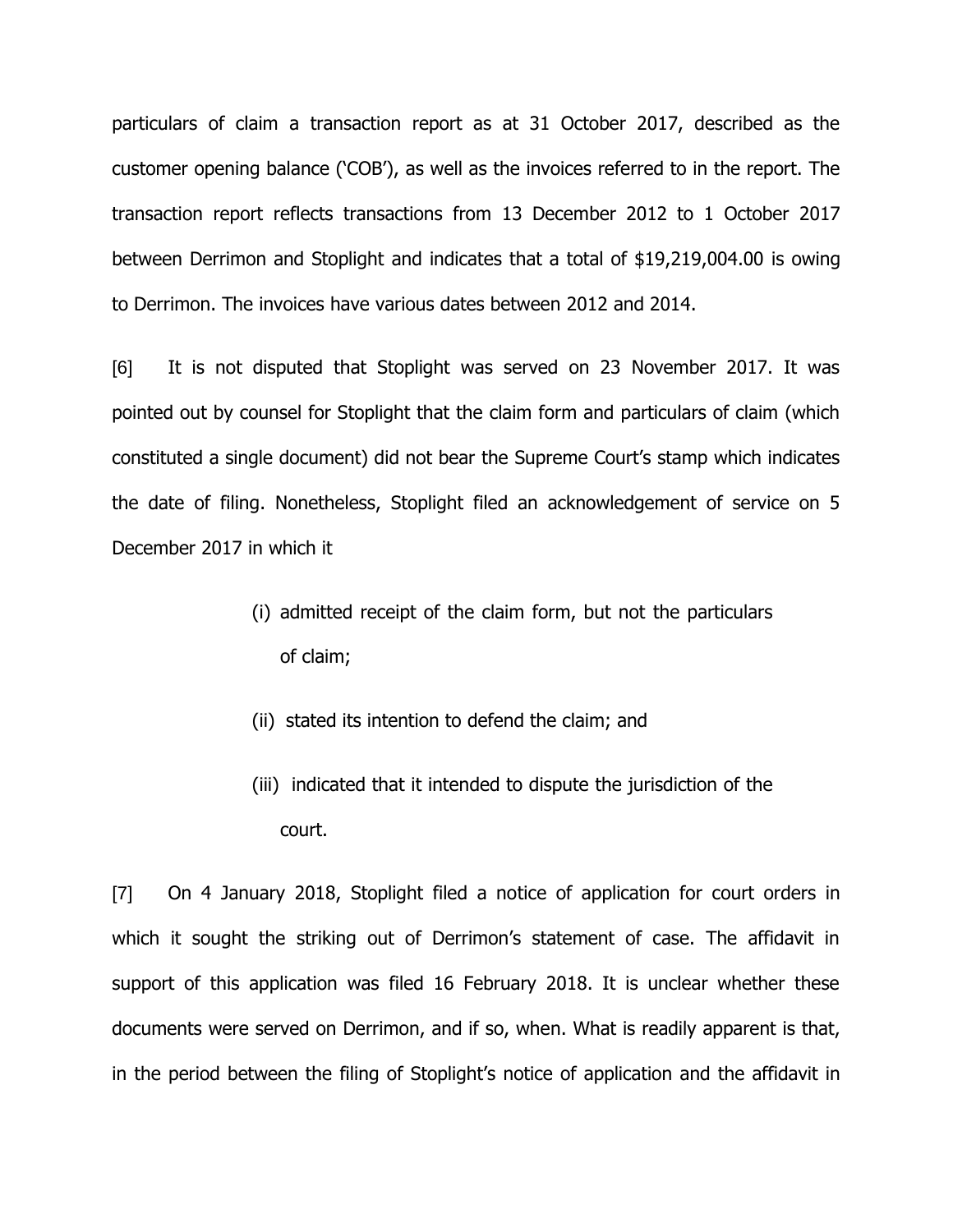support, Derrimon took steps to obtain default judgment which was dated 5 January 2018 and entered on 11 January 2018.

[8] On 30 January 2019, a notice of application to set aside the default judgment was filed by Stoplight. An affidavit in support of the application, sworn to by Nieoker Junor, attorney-at-law, was filed on the same day. There is also an affidavit sworn to by the Managing Director of Stoplight, Mr Junior Wilson, filed on 19 June 2018, which is said to be in support of an application to set aside the judgment filed on 8 May 2018. However, this notice of application filed on 8 May 2018 was not placed before this court, but it is referred to in the grounds on which Stoplight relies.

[9] In any event, the order of Laing J (the subject of this application) only refers to the application filed on 30 January 2019 and there is no indication that this application was an amended application. This court was not provided with the learned judge's reasons or any notes of proceedings which may or may not have addressed this seeming irregularity.

#### **The application for leave to appeal**

[10] It may be useful to set out precisely what orders were being sought, together with the grounds that were relied on by the applicant.

> "The Applicant, **STOPLIGHT WHOLESALE COMPANY LIMITED**, a body corporate with its registered offices situated at 36 – 40 Manchester Avenue, May Pen PO in the Parish of Clarendon seeks the following order(s):

1) The Applicant is granted leave to appeal the decision of Mr. Justice Kissock Laing dated 2 April 2019 in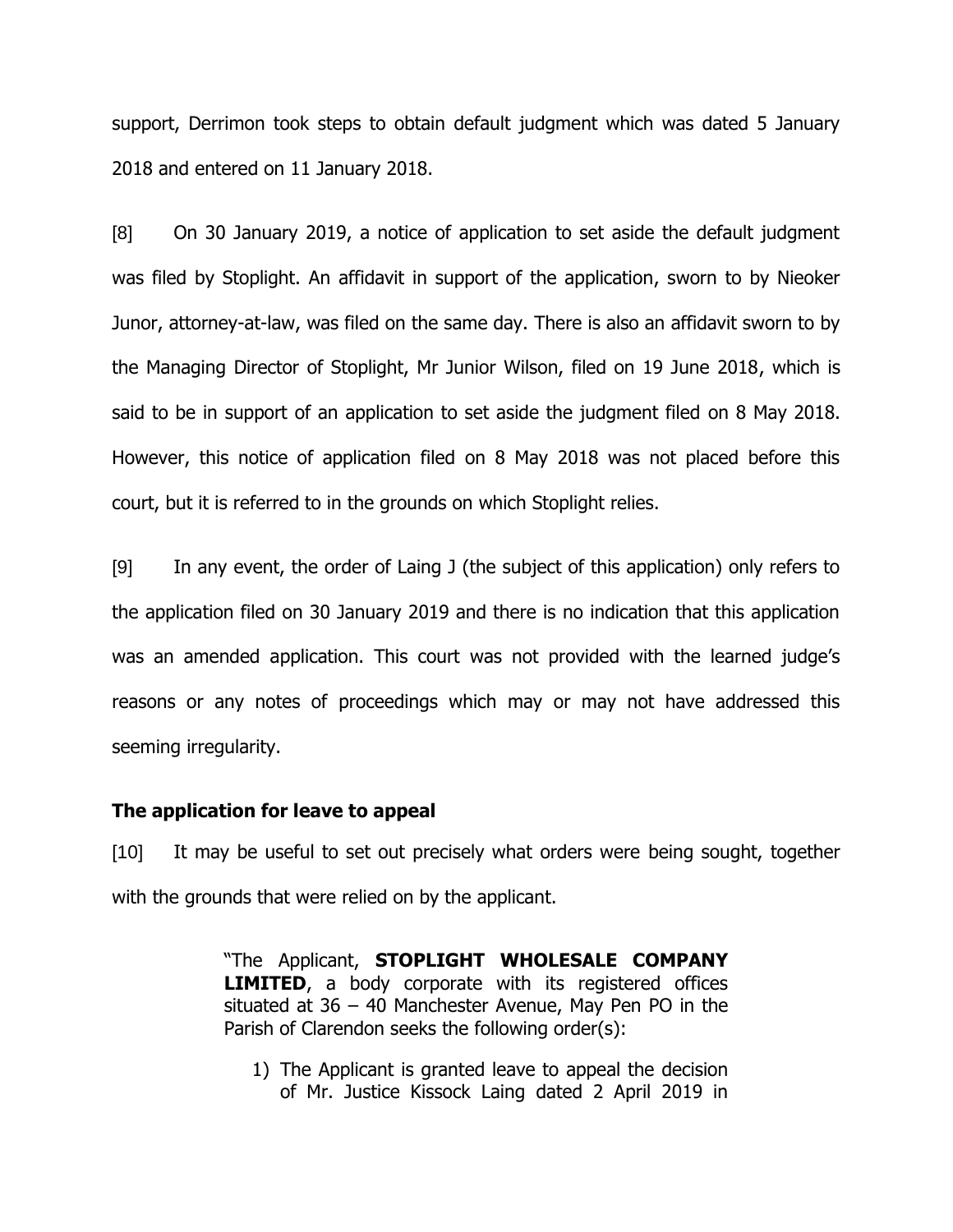refusing to set aside the Default Judgment entered in Judgment Binder No. 770 Folio 309.

- 2) Costs to be costs in the appeal;
- 3) Such further or other relief as the Honourable Court deems just.

The ground(s) on which the Applicant is seeking the order(s) is/are as follows:

- (a) The Respondent/Claimant filed a single document title [sic] Claim and Particulars of Claim against the Applicant/Defendant on or about 20 November 2017 for goods sold and delivered.
- (b) The Applicant on or about the 8 May 2018 filed an Urgent Notice of Application for Court Orders seeking to set aside the Judgement entered by the Deputy Registrar on or about the 11 January 2018.
- (c) The Application was heard by the Court on the 2 April 2019 whereupon Mr. Justice K. Laing refused to set aside the Default Judgment entered against the Applicant.
- (d) The Applicant's Attorneys-at-Law orally applied for permission to appeal the Learned Judges ruling and was refused.
- (e) The Learned Judge failed to sufficiently consider the Applicant's evidence before the Court.
- (f) The Learned Judge erred as a matter of fact and or law in finding that the Applicant/Defendant proposed statement of case did not disclose a case with a reasonable prospect of success.
- (g) The Learned Judge erred as a matter of fact and or law in exercising his discretion not to set aside the Default [sic] that the Applicant/Defendant did not have a case with a reasonable prospect of success."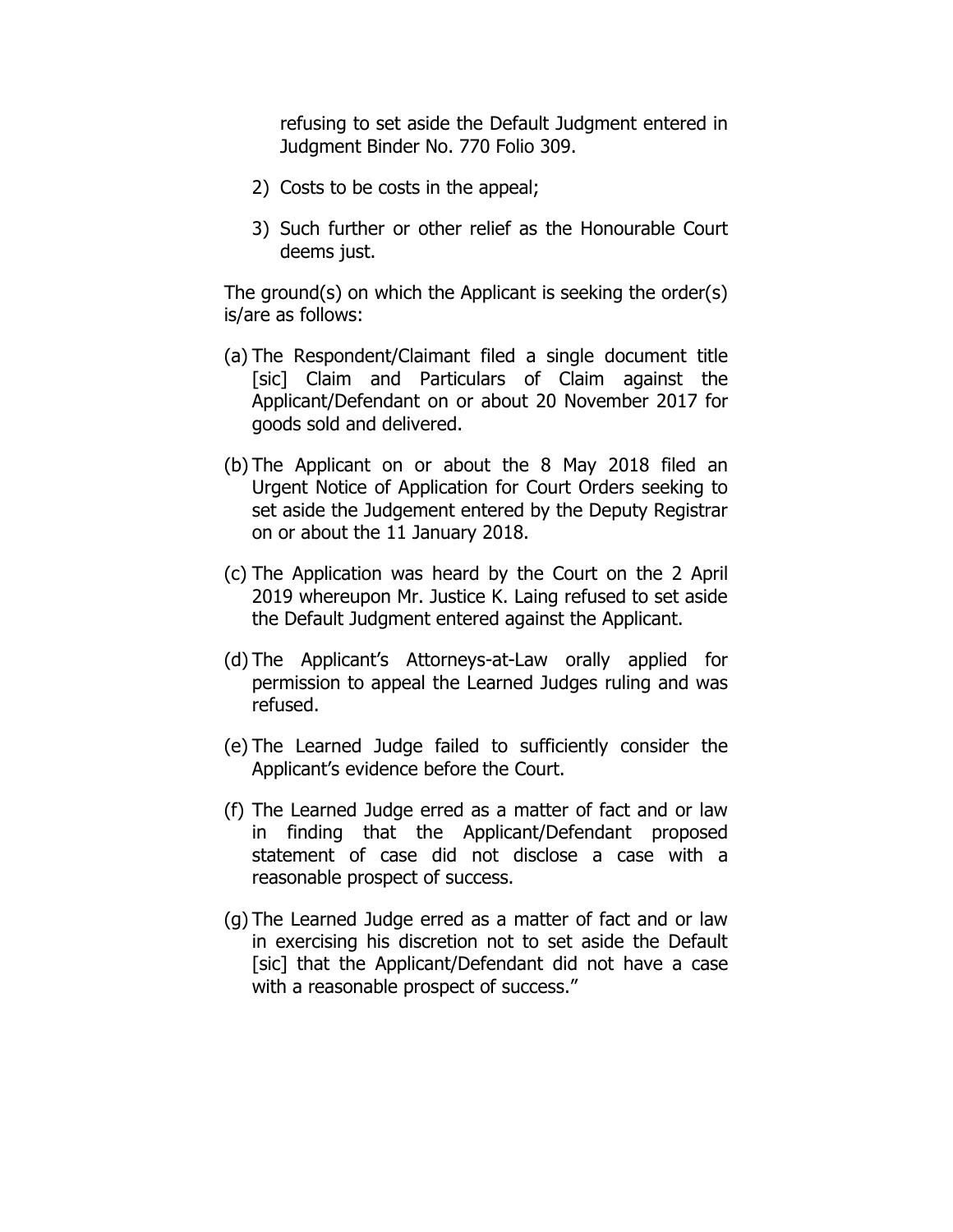#### **Submissions on behalf of the applicant**

[11] Counsel for Stoplight, Mr Stewart, submitted that its case had a reasonable prospect of success and that the learned judge erred in refusing to set aside the default judgment.

[12] In respect of the first contention, counsel referred to rule 1.8(7) of the Court of Appeal Rules, 2002 ('CAR') which provides that permission to appeal in civil cases will only be given "if the court or the court below considers than an appeal will have a real chance of success". He also cited the case of **Donovan Foote v Capital and Credit Merchant Bank** [2012] JMCA App 14, wherein the words "real chance of success" were interpreted. The dictum of Sinclair-Haynes JA from **Denry Cummings v Heart Institute of the Caribbean Limited** [2017] JMCA Civ 34 was also referred to in support of the relevant considerations in determining whether this court should interfere with the exercise of the judge's discretion.

[13] It was contended that the learned judge was demonstrably wrong in refusing to set aside the default judgment, as Stoplight had a complete defence with a reasonable prospect of success. Counsel submitted that this was demonstrated by the report of Ms Olivene Swaby, chartered accountant, which was exhibited to the affidavit of Mr Junior Wilson. This report stated that the actual payments made in December 2012, and for the years 2013 and 2014, far exceeded the invoice balance as per Derrimon's COB report. Counsel contended that at the time of the application, Stoplight's statement of case had information supporting what was being challenged, albeit not set out in the actual defence.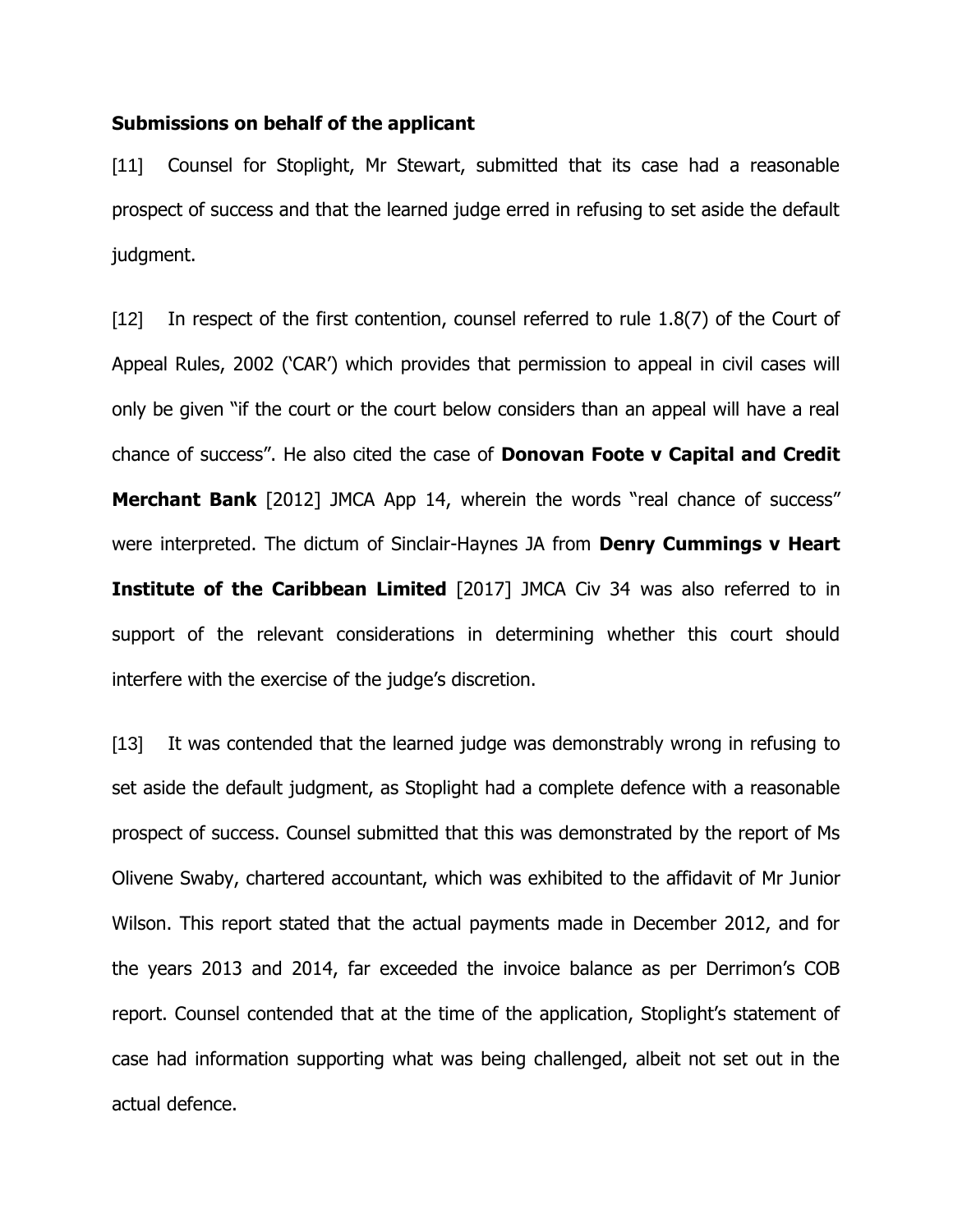[14] Counsel referred to the fact that Ms Swaby's report was challenged by Derrimon's Credit Manager, Ms Carol Wilson, who asserted that the information presented in the said report was "inaccurate, misleading and untrue as it does not create a wholesome picture of all invoices presented to Stoplight Wholesale". However, counsel submitted that Ms Wilson had not established any credentials as an expert witness but sought to impugn the process by which the chartered accountant came to her findings. He stated also that there were competing positions between the two parties and the court could not embark on a mini-trial to decide whether there was an outstanding balance. Further, it would be a matter for trial for both parties to properly assess the amount.

[15] Counsel contended, therefore, that the learned judge was incorrect to state that Ms Swaby's report was inconclusive. He contended that there was a defence with merit and that the figures in the report made it clear the amount of the overpayment. He stated that the issue of methodology was to be explained at the trial and that the documents were in the possession of Derrimon so it would not be difficult to indicate the excess. He stated that the court would also have to consider the issue of the barter system that existed between both parties and whether the amount that was being claimed was actually paid.

[16] Reference was made to the pre-CPR case of **C Braxton Moncure v Doris Cahusac Delisser** (1997) 34 JLR 423 wherein it was held that "the court will not allow a default judgment to stand if there is a genuine desire of the defendant to contest the claim supported by the existence of some material upon which that defence can be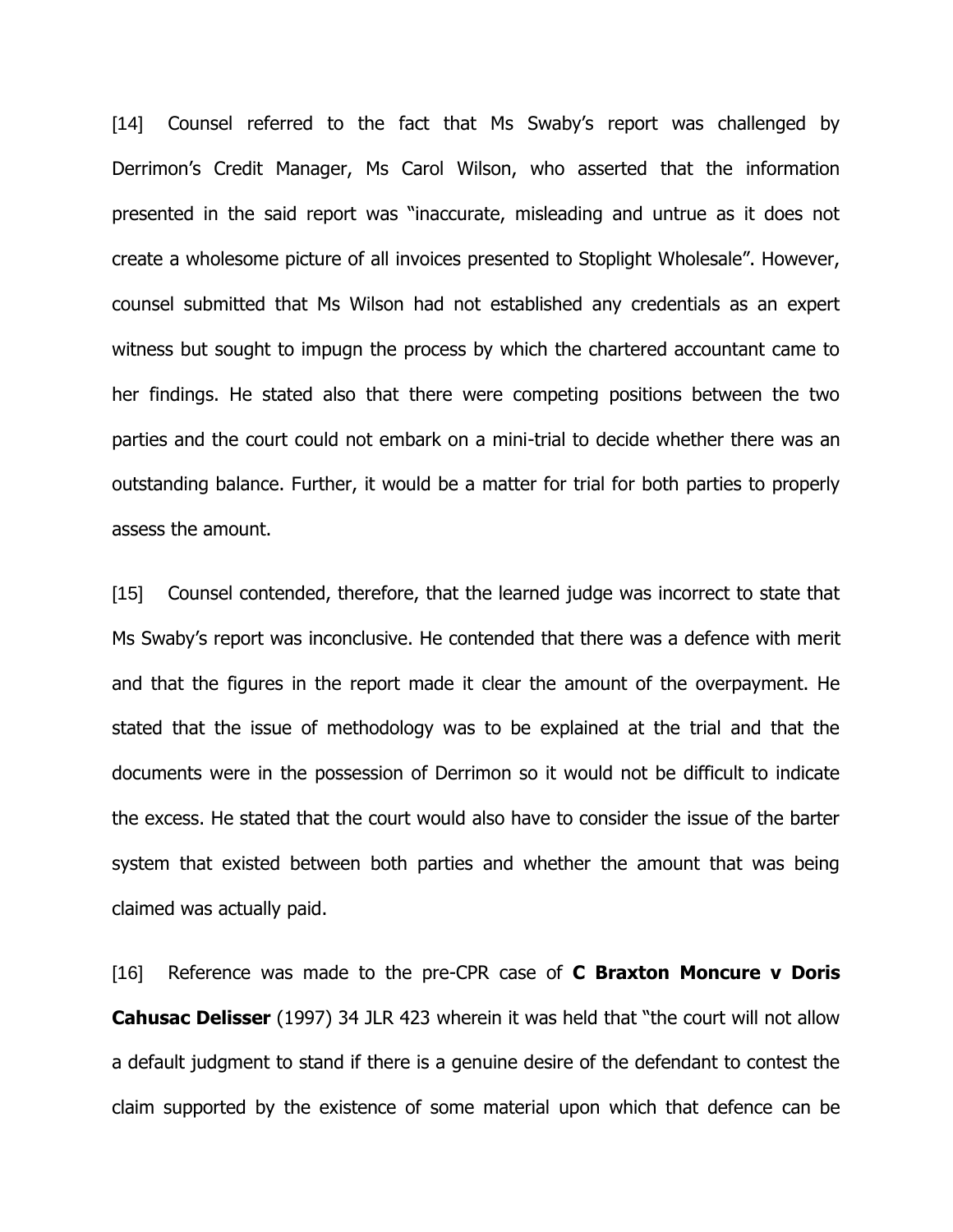founded". Counsel submitted that where there is no cross-examination on an issue joined between the parties on the affidavit evidence, it is difficult for the learned judge to have been in a proper position to assess the respective credibility of the parties. In support of this contention, he cited the case of **Chin v Chin** [2001] UKPC 7. He complained that it was unfair for a court to make an adverse finding solely on the strength of affidavit evidence.

[17] Counsel submitted also that the learned judge misunderstood the evidence before him and inferred that particular facts did not exist which in fact did exist. This was demonstrated in the learned judge's finding that the report of the accountant, Ms Swaby, was inconclusive as it did not state how much Stoplight had overpaid. He also found that because Stoplight did not counterclaim for the overpayment, this was indicative of the weakness of its case.

[18] With regard to the application for stay of execution, counsel's submissions may be summarised as follows: (i) Stoplight would be financially ruined if Derrimon was allowed to realise the judgment, as the money contained in Stoplight's account was used to operate its business on a daily basis; (ii) considerable injustice and prejudice would arise with respect to Stoplight as it maintained that it had paid in excess of what was owed to Derrimon, and if the judgment is realised there would be the risk of double compensation; and (iii) Derrimon would in no way be prejudiced by the grant of a stay as it has continued to operate without the sums claimed.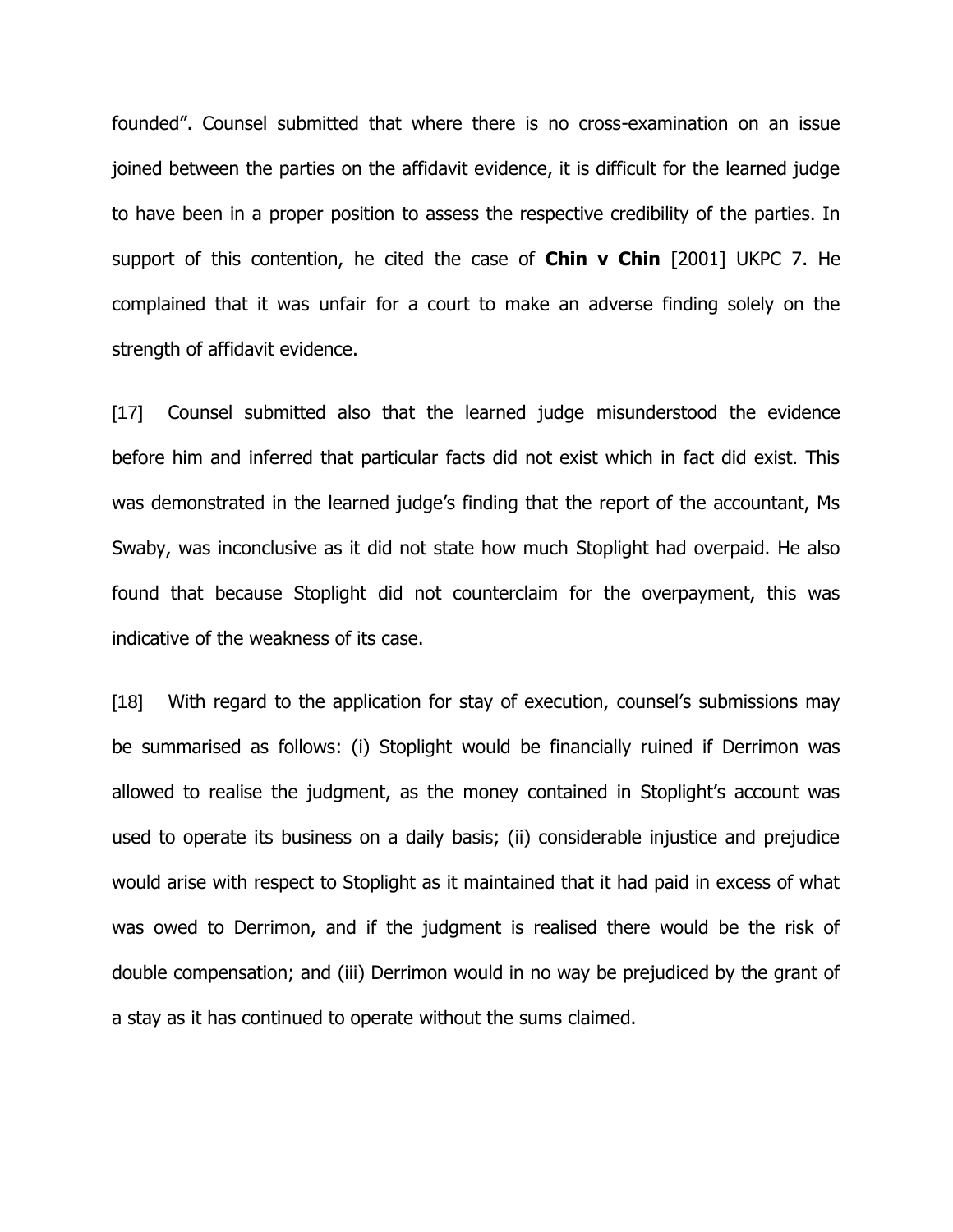#### **Submissions on behalf of the respondent**

[19] Counsel for Derrimon, Mr Williams, submitted that Stoplight's prospect of success must be real and tangible, not notional. He stated that Mr Stewart is basically saying that "if we go through the report, there may be an overpayment". He submitted further that since Stoplight's defence was that it did not owe any monies and that there was an overpayment, its failure to show the said overpayment was a failure to show its defence. Counsel also made reference to rule 1.8(9) of the CAR (which is now rule 1.8(7)) as well as to the cases of **Donovan Foote** and **Denry Cummings**.

[20] Mr Williams submitted that there was no suggestion by counsel for Stoplight that the learned judge misled himself on the applicable law or relevant rules. He stated that Stoplight's contention was that it had overpaid its debt due to Derrimon. Counsel sought to demonstrate, however, that there was no evidence before the learned judge that the debt was paid, much less an overpayment.

[21] Counsel also referred to the affidavit of Mr Junior Wilson, filed on 19 June 2018 in support of the application to set aside the default judgment, in particular paragraphs 13 and 14, where he stated:

> "13) The [defendant] will contend that the Defendant has paid in excess of the amount claimed as being outstanding in the claim herein.

> 14) The Defendant will say that the Claimant supplied rice to [the] Defendant while the Defendant supplied flour to the Claimant, and its subsidiaries Sampars Cash and Carry as also Derrimon Cold Storage. The Defendant will also contend that during the period for which the Cla[i]mant had claimed for amounts outstanding, the Defendant made payments to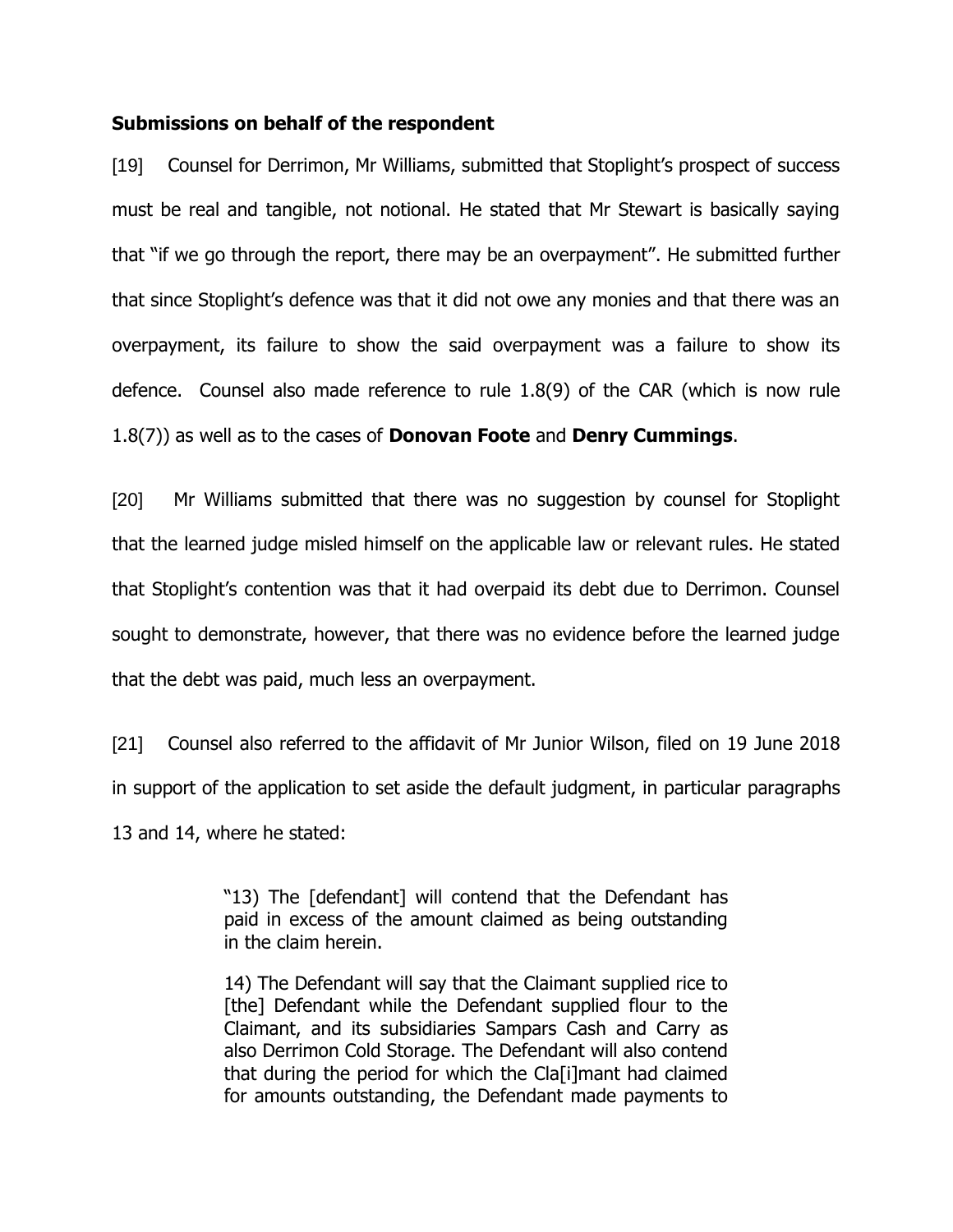the Claimant and its subsidiaries by cheque deposits, cash sent via Guardsman Limited and set off amounts owing for flour, cake mix, cornmeal and cereal sales to the Claimant and its subsidiaries against amounts owing for rice sales to the Defendant."

[22] It was noted by counsel that Mr Wilson did not actually state that Stoplight paid the invoices which are the subject matter of the claim, nor were receipts produced that matched the invoices. Since payments made were not tied to the invoices, counsel submitted that the said payments may well have been for other invoices which were not being claimed. He also questioned why payments in any period would be made in excess, and suggested that it was more likely that the payments would have been for debts carried forward or related to other invoices for which there was no claim.

[23] Counsel then referred to the accountant's report of Ms Swaby which was exhibited to Mr Wilson's affidavit. He submitted that the said report did not purport to show that the invoices which form the subject matter of the claim were actually paid, nor did it purport to show that all debts owed to Derrimon were paid. He stated that the COB set out a list starting from 13 December 2012 to 1 October 2017 and that the total sum owing was \$19,219,004. He submitted, further, that all the invoices were attached to the claim form and particulars as annex 2 and that Ms Swaby's report failed to fully reconcile any of its outstanding payments from 2012 to 2014 and ignored the annexures to the claim form and particulars of claim. Counsel also pointed to the fact that the report was limited to the period 8 September 2014 to 1 October 2017, while there were invoices being claimed for as far back as 13 December 2012 and the alleged overpayment was not stated.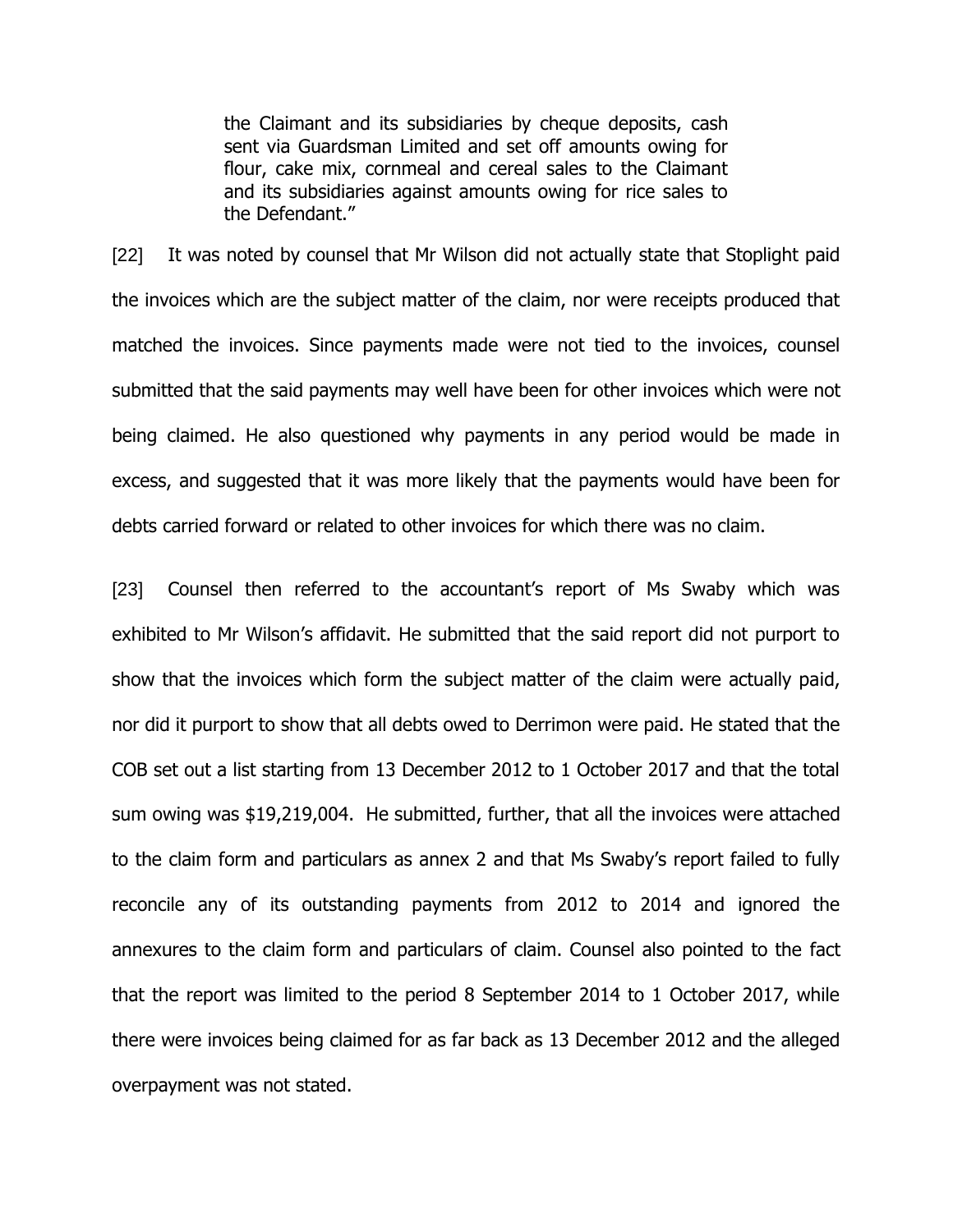[24] In essence, the report was described as "misleading" by counsel, insofar as it left out some of Stoplight's outstanding invoices and insofar as it gave the inference that no payments were applied against the invoices or that there was an overpayment. He also stated that there were no barter payments (made by Derrimon) attached to the report in relation to rice and flour and that invoices actually existed for these. It was his contention that an arithmetical figure as to what was paid and what was owing could be arrived at and Stoplight did not disclose any invoices on which it is claiming it paid. Counsel referred to page three of Ms Swaby's report, where she stated that she could not arrive at a conclusion and that an opening balance was needed. He pointed out also that she made certain recommendations for the years 2014 and 2015, and that there is no computation or schedule provided with a comparison of how a particular payment matched a particular invoice. He indicated that, while she could calculate the bank deposits made by Stoplight, she could not say what the payments were for. It is for this reason that counsel contended that the accounting report is inconclusive.

[25] In this regard, counsel also referred to the affidavit of Ms Carol Wilson filed on 18 July 2018 in response to Stoplight's notice of application to set aside default judgment. He contended that Ms Wilson's affidavit completely negated the details presented in Stoplight's draft defence and also challenged the accuracy of Ms Swaby's report. Counsel submitted that Stoplight had made no response to this affidavit and this was a crucial fact pointing to the lack of substance in the defence. As such, he contended Stoplight's application to set aside the default judgment was doomed to fail. Reference was made to the case of **ED & F Man Liquid Products Ltd v Patel and**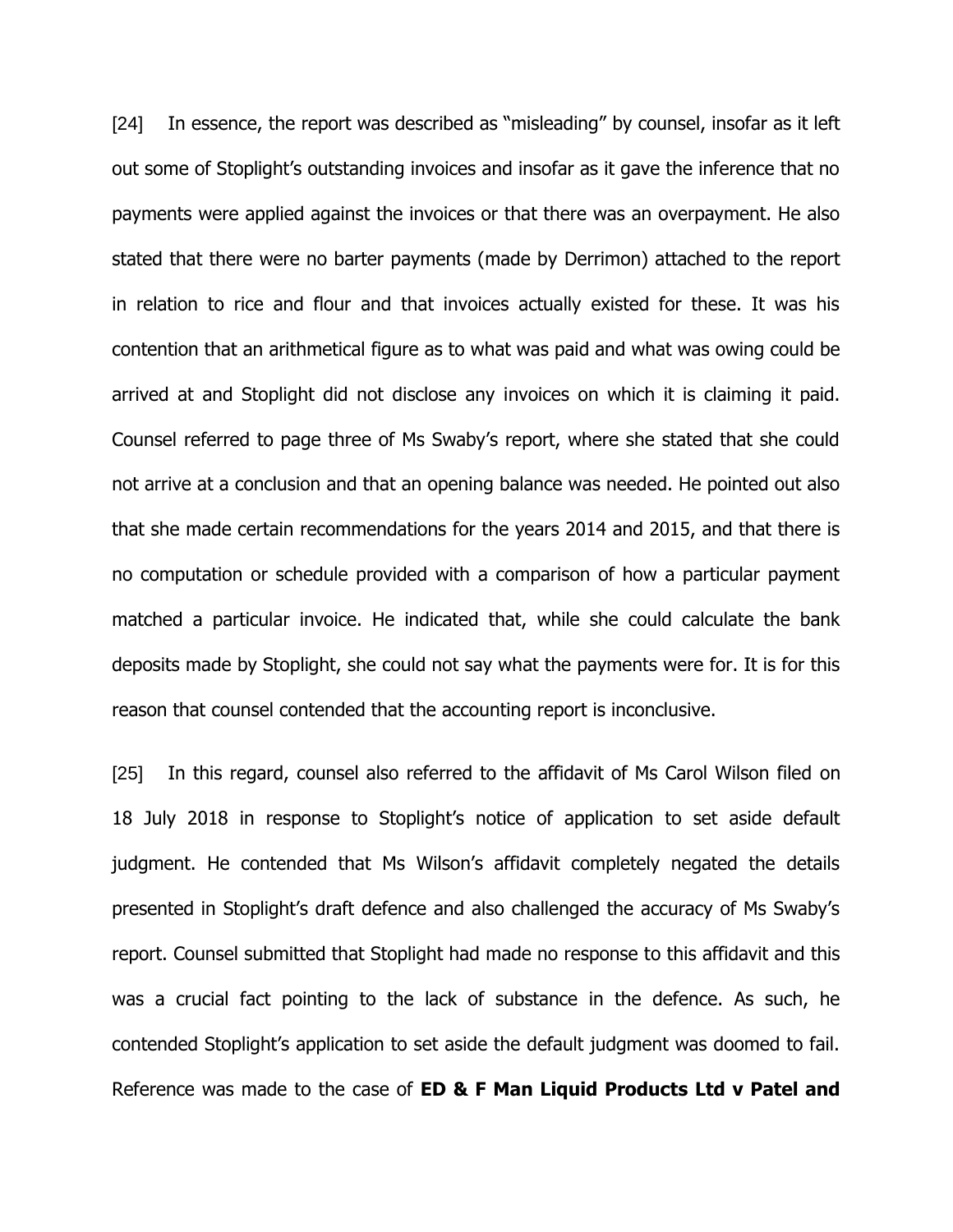**another** [2003] All ER (D) 75 in support of the contention that the learned judge was not required to embark on a mini-trial but only to assess the evidence before him in determining whether there was a reasonable prospect of success.

[26] In the circumstances, it was submitted that the learned judge could not be said to have been plainly wrong.

# **Discussion and analysis**

## The application for leave to appeal

[27] I agree with both counsel that the appropriate starting point for the determination of this application was rule 1.8(7) of the CAR which provides that:

> "The general rule is that permission to appeal in civil cases will only be given if the court or the court below considers than an appeal will have a real chance of success."

[28] In relation to this rule<sup>1</sup> (before amendments were made to the rules) Morrison JA

(as he then was) stated, at paragraph [40] of **Donovan Foote v Capital and Credit** 

## **Merchant Bank**:

"This court has on more than one occasion accepted that the words 'a real chance of success' are to be interpreted to mean that the applicant for leave must show that, in the language of Lord Woolf MR in **Swain v Hillman** (at page 92), 'there is a 'realistic', as opposed to a 'fanciful' prospect of success'. Although in that case Lord Woolf MR was speaking in the context of an application for summary judgment, in respect of which rule 15.2 of the CPR requires the applicant to show that there is 'no real prospect' of success on either the claim or the defence, this formulation has been held by this court to be equally applicable to rule

 $\overline{a}$ 

 $<sup>1</sup>$  formerly rule 1.8(9)</sup>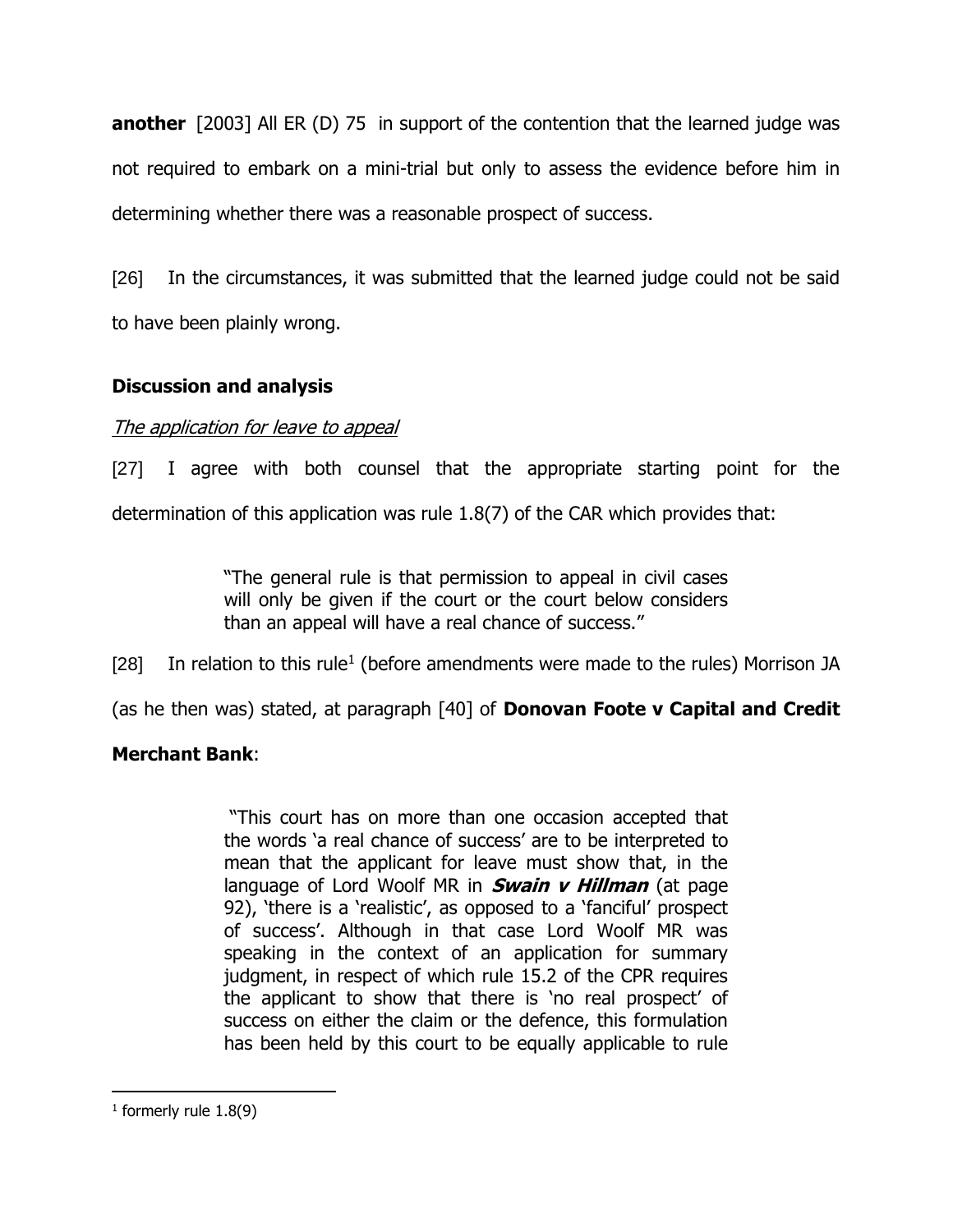## 1.8(9) (see, for instance, **William Clarke v Gwenetta Clarke** [2012] JMCA App 2, paras [26]-[27])."

[29] The decision to grant or refuse an application to set aside a regularly entered default judgment is within the discretion of a judge. This exercise is guided by the criteria set out in rule 13.3 of the CPR, which provides:

> "13.3 (1) The court may set aside or vary a judgment entered under Part 12 if the defendant has a real prospect of successfully defending the claim.

> (2) In considering whether to set aside or vary a judgment under this rule, the court must consider whether the defendant has:

> > (a) applied to the court as soon as is reasonably practicable after finding out that judgment has been entered.

> > (b) given a good explanation for the failure to file an acknowledgement of service or a defence, as the case may be.

 $(3)$  ..."

[30] It is quite settled that in matters of this nature, this court must defer to the judge's exercise of a discretion and must not interfere with it merely on the ground that the members of this court would have exercised the discretion differently. As such, this court will only set aside the exercise of a discretion by a judge where it was (i) based on a misunderstanding of the law or evidence; or (ii) based on an inference which can be shown to be demonstrably wrong; or (iii) is so aberrant that no judge regardful of his duty to act judicially, could have reached it (see **Hadmor Productions Ltd and others v Hamilton and another** [1982] 1 All ER 1042, 1046 and **The Attorney**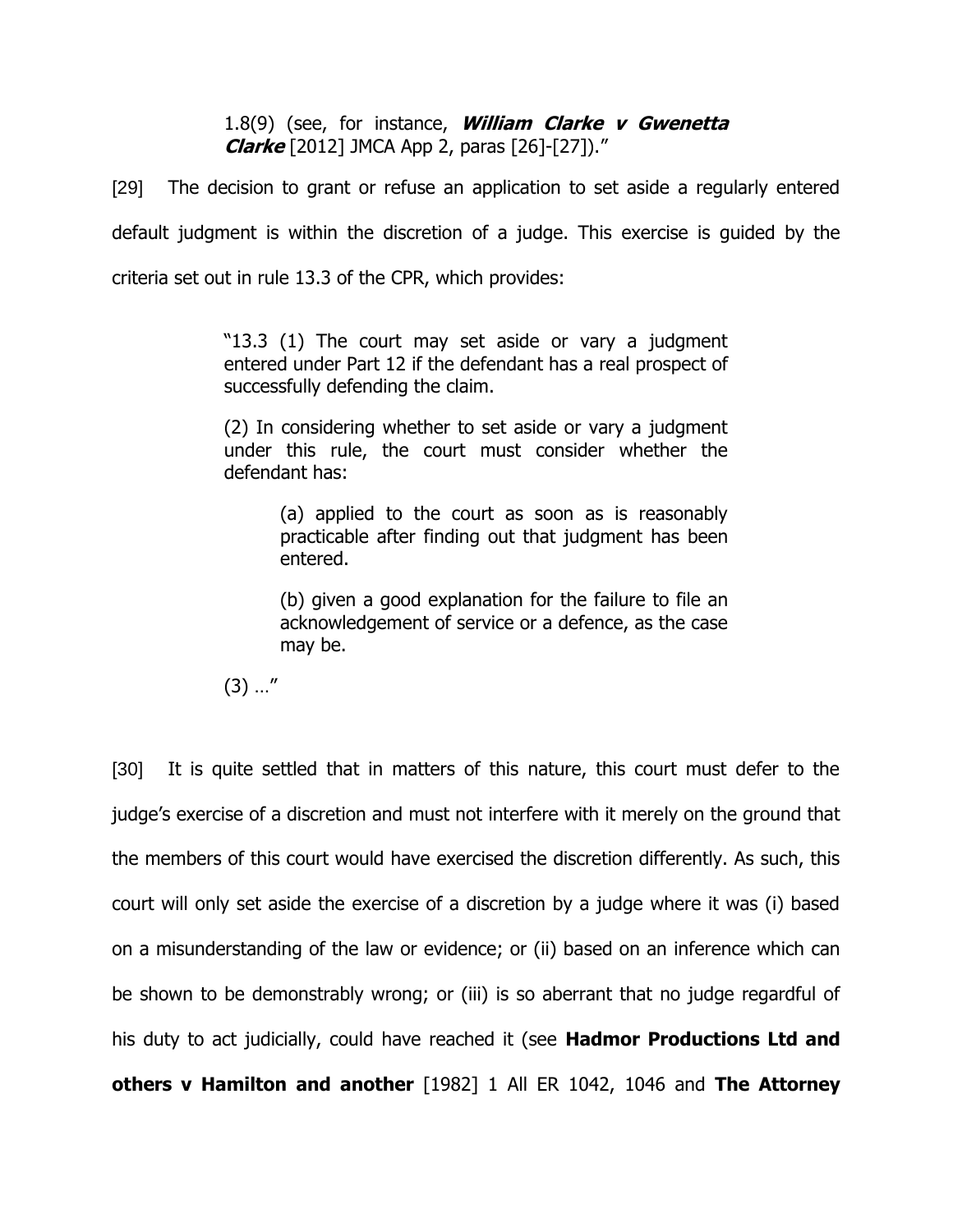**General of Jamaica v John Mackay** [2012] JMCA App 1 at paragraphs [19] and [20]).

[31] It is apparent from both counsel's submissions that the learned judge's decision was based on his finding that Stoplight did not have a real prospect of successfully defending the claim. For the reasons which will be discussed presently, I was unable to conclude that the learned judge could be faulted for arriving at such a conclusion.

[32] Firstly, Stoplight would have had to support its application to set aside the default judgment by evidence on affidavit, sometimes referred to as an affidavit of merit (see: dicta of Morrison JA (as he then was) at paragraph [47] of **B & J Equipment Rental Limited v Joseph Nanco** [2013] JMCA Civ 2; and at paragraph [23] of **The Attorney General of Jamaica v John Mackay**). This is what is required by rule 13.4(2) of the CPR. This is separate from the requirement to exhibit a draft of the proposed defence, which is required by rule 13.4(3). The point being made is that these applications are routinely determined by reference to affidavit evidence and annexed documentation. At this stage the court is merely assessing whether there is a "prima facie defence" based on the evidence produced by the applicant (per Lord Atkin at page 480 of **Evans v Bartlam** [1937] AC 473; cited by Morrison JA in **B & J Equipment Rental Limited v Joseph Nanco** at paragraph [47]). This court was, therefore, unable to see how any unfairness would have been caused to Stoplight by the making of findings, adverse or otherwise, solely on the strength of affidavit evidence, as Mr Stewart submitted.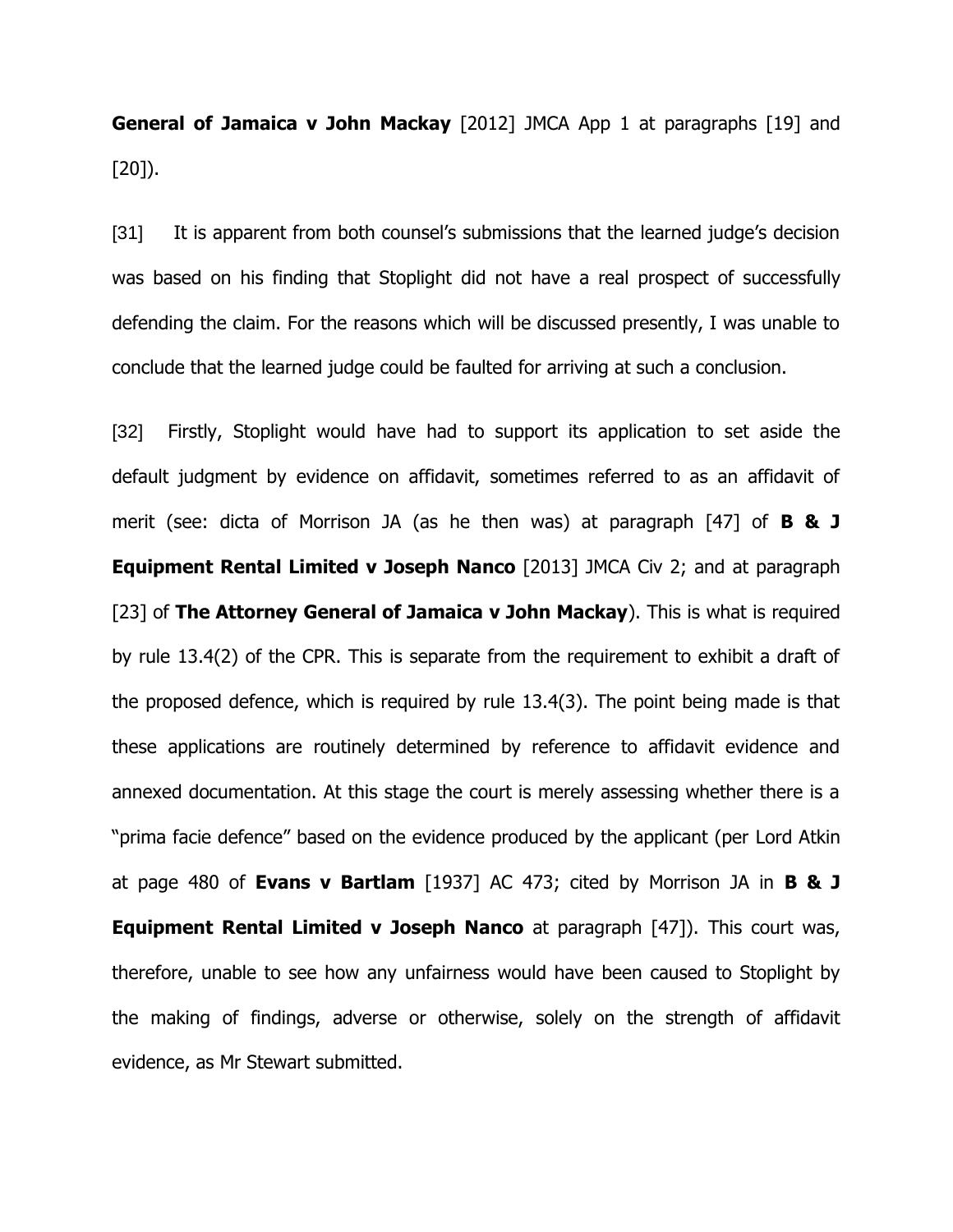[33] Derrimon's claim form and particulars of claim had two annexures. Annex 1, described as "Transaction Report as at 31 October 2017" which was entitled Customer Opening Balance (COB), lists transactions (including invoices, payments, credit memos and general journal notations) dated between 13 December 2012 and 1 October 2017. The amount noted as outstanding by Stoplight at the final posting is the sum of \$19,219,004.03. Annex 2 consisted of copies of relevant invoices dated from 13 December 2012 to 25 November 2014. The affidavit of Carol Wilson, filed on 18 July 2018, stated at paragraph 8 that the amount owed by Stoplight is an **accumulation** of all **unpaid sums** on invoices from 2012 to 2014.

[34] Paragraphs 13 and 14 of the affidavit of Mr Junior Wilson (set out at paragraph [21] herein) are essentially mirrored in paragraphs 1 and 2 of the draft defence which consisted of three paragraphs. It is to be noted that there is no dispute in either document between the parties that the goods, itemised in the invoices contained in annex 2, were delivered by Derrimon to Stoplight. Instead, Stoplight asserted that it overpaid Derrimon for these goods and that these payments were made to Derrimon and its subsidiaries (which are not named) by cheque deposits, cash (sent by a security company) and set off. Regarding the set-off, it was alleged that Stoplight supplied various goods (flour, cake mix, cornmeal and cereal) to Derrimon and its subsidiaries and that this should have been set off against the amounts it owed Derrimon for rice.

[35] As mentioned previously, in the affidavit of Mr Junior Wilson, as well as the draft defence, Stoplight relied on a report dated 12 June 2018 with appendices which were prepared by Ms Olivene Swaby, a chartered accountant. What is noticeably absent from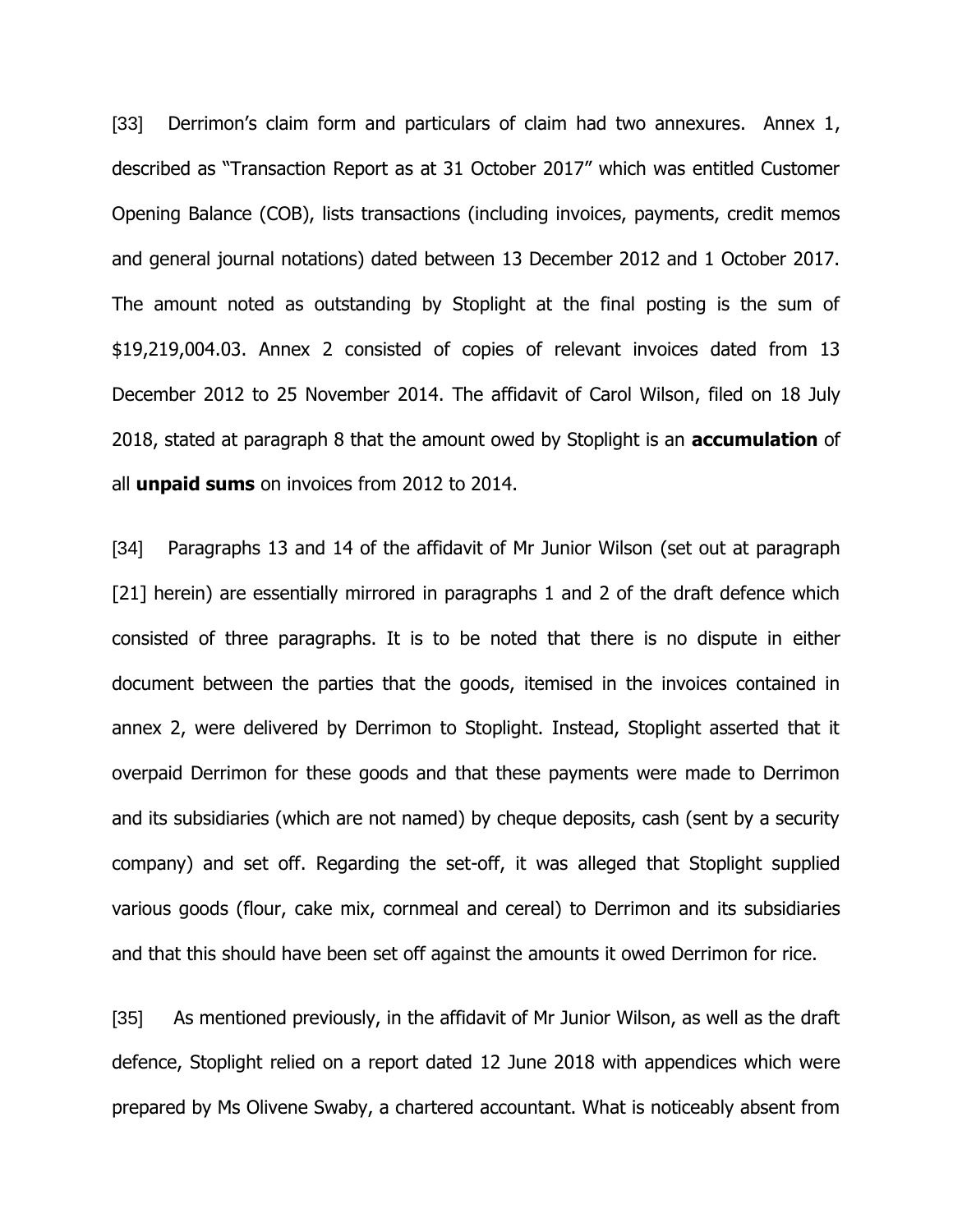both the said affidavit of Mr Wilson and the draft defence are any sums or figures specifically relating to payments (whether by cash, cheque or in the form of goods supplied) for the goods supplied to it by Derrimon. In particular, there is no corroboration provided by Stoplight to suggest that the relevant invoices were actually paid in full or in part. One would have thought that this could easily be achieved by proper accounting and cross-referencing of payments made by them. Also, the amount which Stoplight claims it overpaid Derrimon is simply not stated in the affidavit or draft defence. Further, the affidavit of Ms Carol Wilson in response to the affidavit of Mr Junior Wilson challenged the integrity of the report of Ms Swaby in several regards. Ms Wilson claims that the information in appendix 2 of Ms Swaby's report is inconsistent with accounting records maintained by Derrimon. In particular, these inconsistencies are set out at paragraphs 6 to 8 of her affidavit:

> "6. However the information in Appendix 2 is inconsistent with the accounting records maintained by Derrimon Trading Company Limited. The total purchases amount is grossly understated and inaccurate. Our records show that for the month of December 2012, there were more than thirty (30) invoices for purchases made, supplied and delivered to Stoplight Wholesale Company Limited as shown in the invoices attached to the Claimant's Particulars of Claim. Our records also show that the invoice total for December 2012 is \$38,636,583.24. I exhibit hereto marked exhibit '**CW3**' for identity, a copy of our invoice records for the period December 2012.

> 7. This means that the three (3) invoices referenced in Appendix 2 by Ms. Olivene Swaby represent **outstanding invoices for December 2012** and not the total invoices for that month. I exhibit hereto marked exhibit '**CW4**' for identity, a copy of our accounting statement for the period December 2012 which shows that the \$2,908,400 referred to in the Report of Ms. Olivene Swaby represents what was still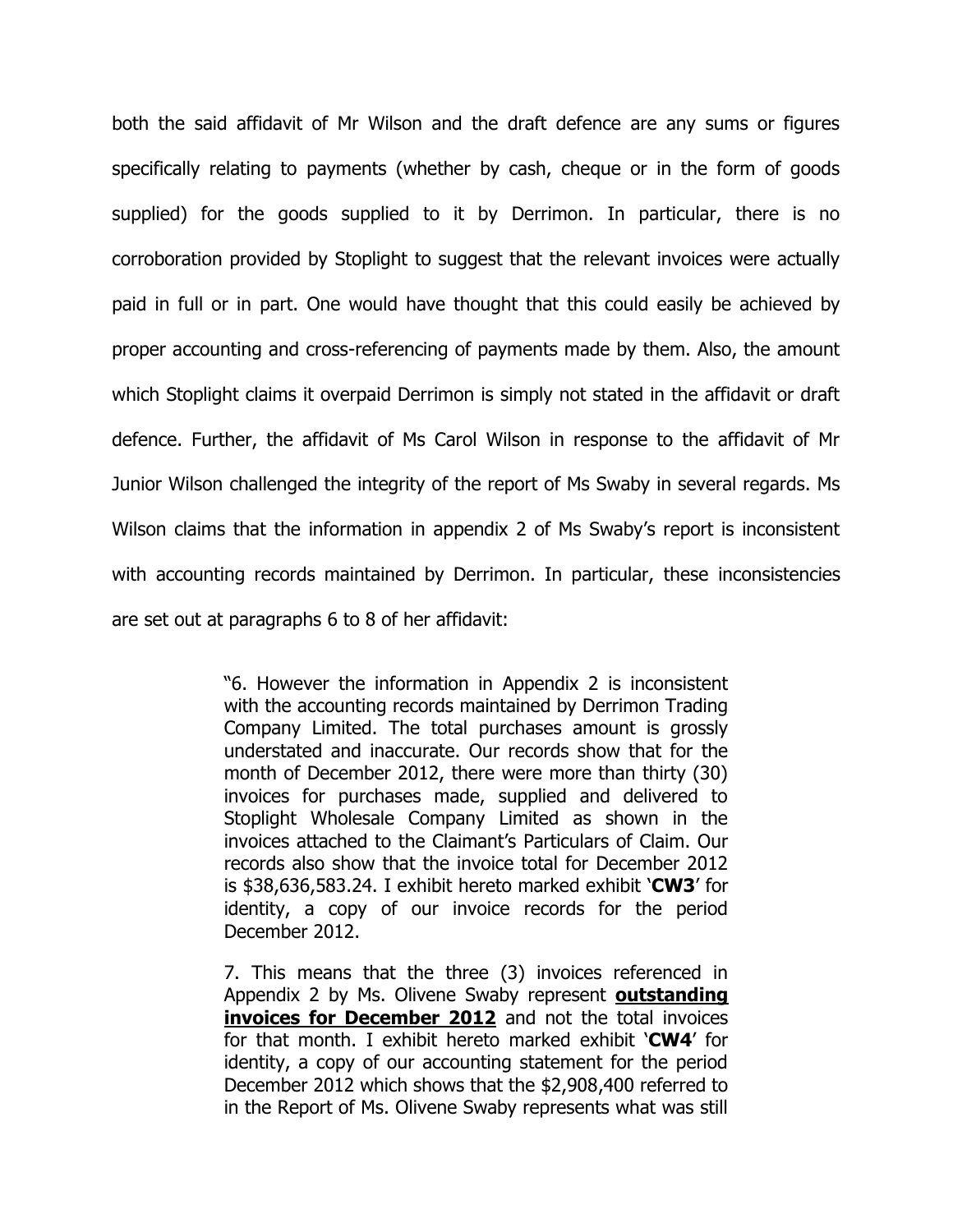outstanding after the payments were made on the more than thirty (30) invoices for that period.

8. It is also misleading and untrue to suggest that no payments were applied against the invoices or that there was some sort of overpayment. Our accounting system does a detailed matching and application of invoices with payments. Our policy and practice is to apply payments to specific invoices even where full payments are not made for the invoice amount. The amount owed by the Defendant Company is an accumulation of **all unpaid sums** on invoices from 2012-2014. I exhibit hereto marked exhibit '**CW 5**' for identity, copies of the accounting statements as well as matching customer quick reports which provide details on all purchases made, payments received, the running balance and all outstanding amounts from 2012- 2014. The copies of the said invoices were previously attached to the Claimant's Particulars of Claim."

[36] Ms Wilson also stated at paragraph 9 of her affidavit that Stoplight "has never fully reconciled any of its outstanding payments". She indicated that the records of Derrimon illustrate that Stoplight has had a rolling balance even when it supplied Derrimon and its subsidiaries with flour; that there are verifiable records on Derrimon's accounting system which shows that the amount of \$19,219,004 is a legitimate sum. Finally, she asserted that she had sent frequent emails to Stoplight in relation to the running balance and this (the running balance) was never challenged. She had also met with Mr Junior Wilson to discuss the balance owed.

[37] Mr Williams is correct that Stoplight did not respond to this affidavit or sought to challenge the information stated there. It stands to reason, also, that if Stoplight had overpaid Derrimon, it would have been in a position to quantify by how much, and perhaps institute a counter-claim as the learned judge seems to have suggested.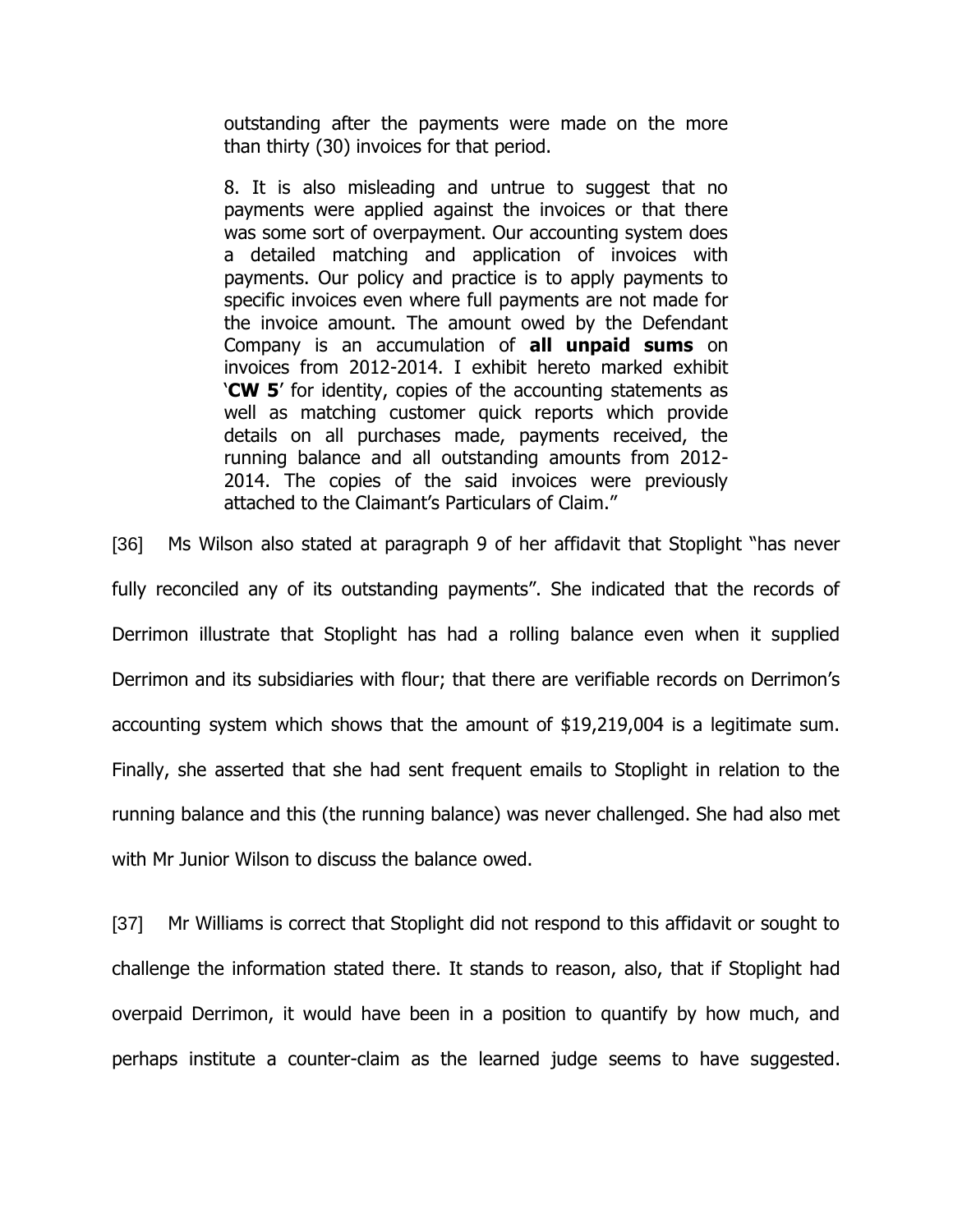Though not determinative, I did agree with the learned judge that this was indicative of the weakness of its case.

[38] When one turns to the report of Ms Swaby (which is titled "Report on the analysis of Derrimon Trading Company Limited's Customer Open Balance Report for Spot Light [sic] Trading Company Limited vs. payments made to Derrimon Trading Company Limited for the period September 8, 2014 to October 1, 2017") there are findings made in relation to December 2012, and for the years 2013 as well as 2014. In relation to 2012, it stated that "actual payments made in December 2012 far exceeded the invoice balance as per Derrimon's Customer Open Balance Report (COBR)". However, the invoices analysed were only three in number and the total amount was \$2,908,400.00. While Ms Swaby referred to three invoices, Ms Wilson referred the court to a document (exhibited as CW3) which sets out over 30 invoices totalling \$38,636,583.24. In fact, Ms Swaby also stated that actual invoices from Stoplight were not seen or presented. Similar statements were also made in respect of the years 2013 and 2014 by Ms Swaby. The following figures of \$279,728,445.60 and \$229,999,594.00 were provided which were said to represent summary payments for the years 2013 and 2014, respectively by Stoplight.

[39] In relation to the year 2013, there is a recommendation by Ms Swaby that Derrimon provide details of Stoplight's opening payables balance at January 2013, as well as provide details of sales to Stoplight for the entire year of 2013. This recommendation by Ms Swaby is similar for the year 2014. Again one would have thought that if Stoplight had been seriously challenging the amount of money claimed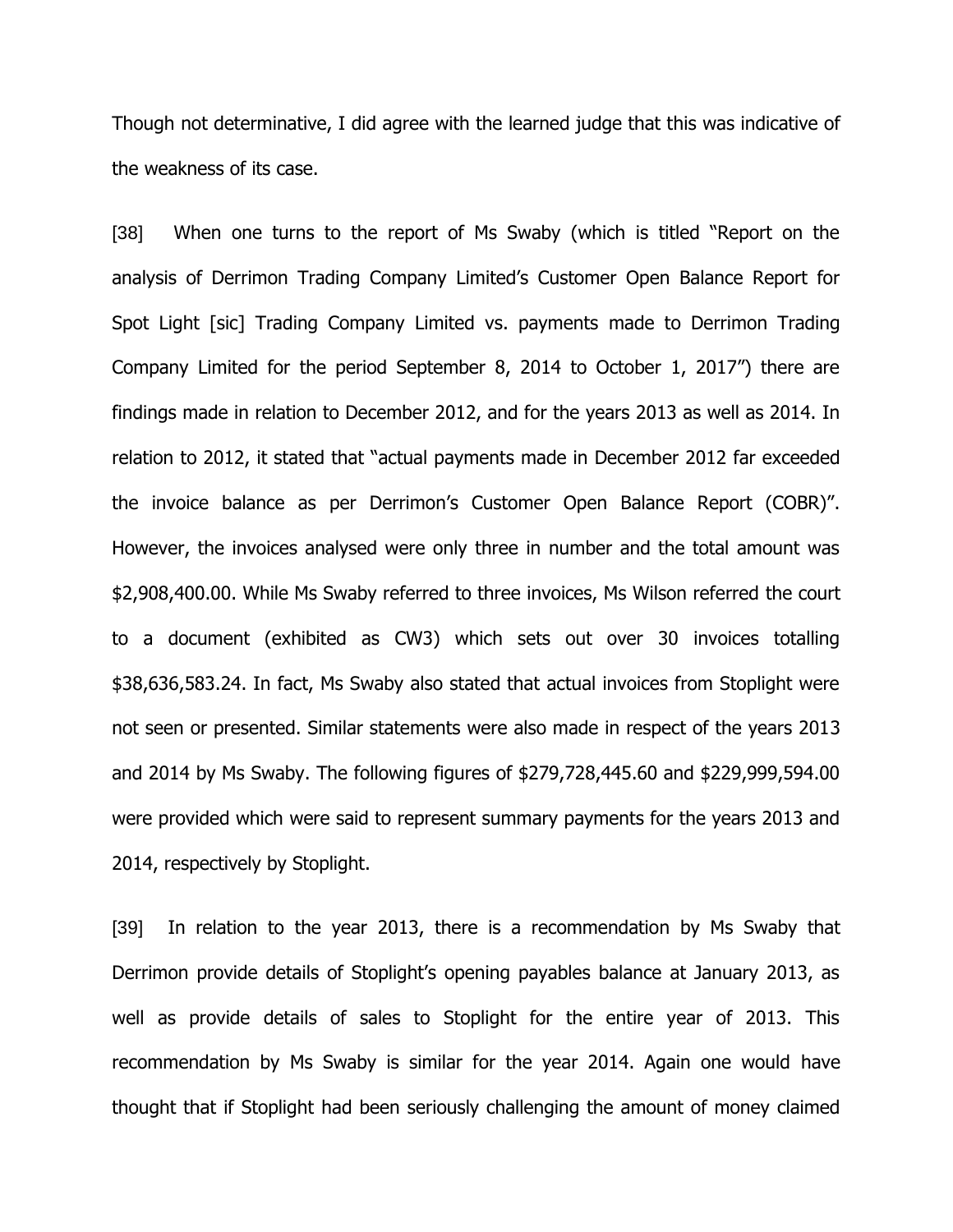by Derrimon, as set out in the COB, this would have been more clearly demonstrated by way of its own recordkeeping or at least, by an attempt to match payments against invoices for the relevant period. Mr Stewart's submission that the methodology of Ms Swaby should be allowed to be explained at a trial, therefore, lacked merit. It would have been necessary for Ms Swaby, in her report, to refer to documentation in the form of payments as it related to actual invoices, as the basis on which the methodology could be analysed.

[40] Ms Swaby also presented, in her report, a summary in appendix 2 of cash payments, cheque payments and details of flour sales identified as made to Derrimon for December 2012. This amounted to a total of \$18,797,005.00. For the years 2013 and 2014, these totals were not presented by way of a summary. Based on various appended documents it appears, however, that the cash payments for those years totalled \$108,816,625.00 and \$71,606,969.00, respectively. The cheque payments and flour sales for 2013, though listed, were not totalled. For 2014, the cheque payments totalled \$47,189,551.00 and, for what appears to be flour, cereal and cornmeal sales, a total of \$111,203,075.00 was provided.

[41] However, these payments and sales are not cross-referenced to specific invoices so as to suggest that the accounting records of Derrimon are unreliable. In particular, there is nothing to dispute Ms Wilson's evidence that the sum owed by Stoplight is an accumulation of all unpaid sums during the relevant period. In relation to the year 2015, Ms Swaby stated that "payments and journal entries to record payments on Stoplights account were identified on Derrimon's report but records to substantiate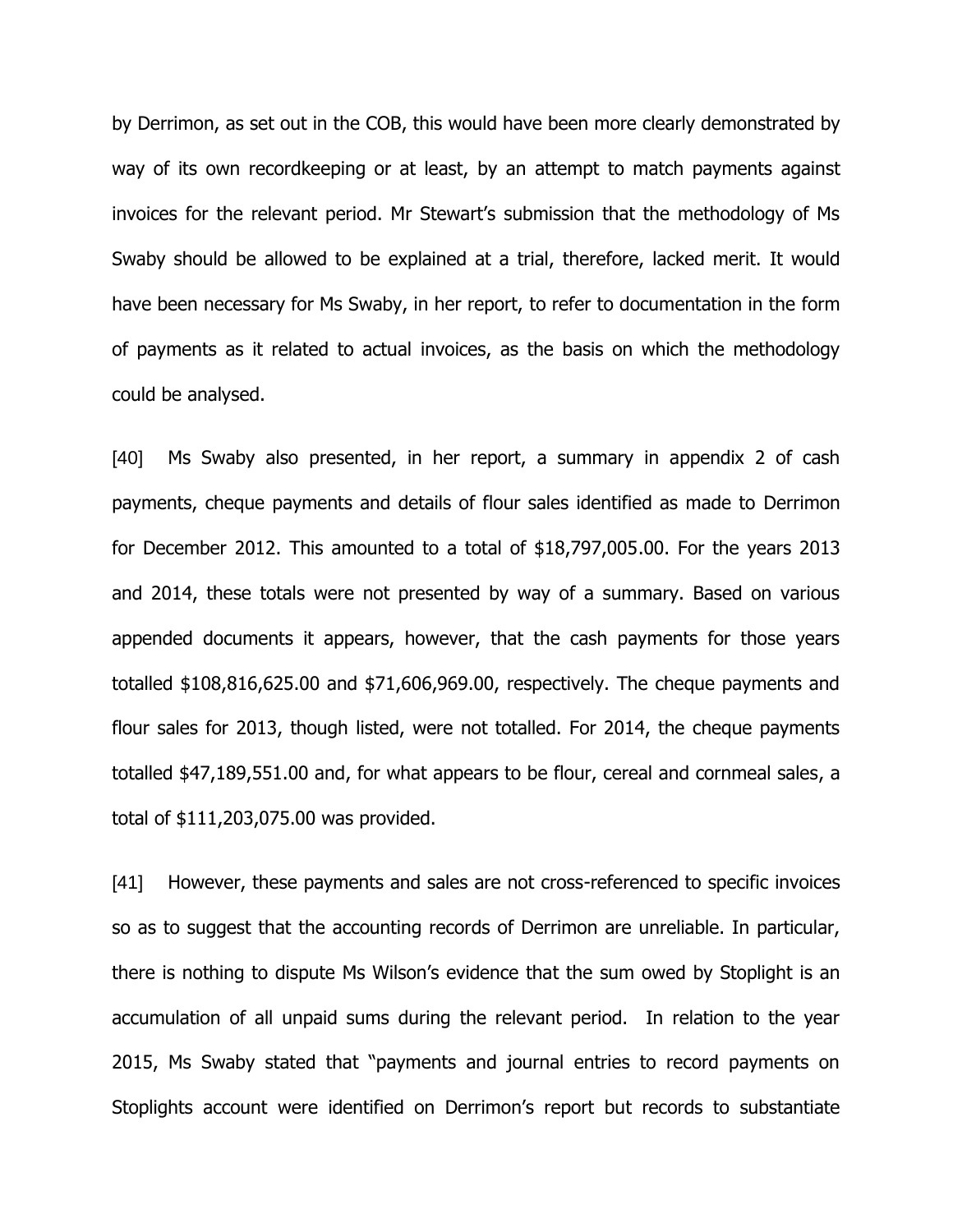same have not yet been provided by Stoplight". There appears to have been no effort by Stoplight to retrieve and provide same to Ms Swaby.

[42] Having assessed the various affidavits with annexures and appendices, I found myself in agreement with the submissions of Mr Williams that Ms Swaby's report was inconclusive. The assertions made by Ms Wilson at paragraphs 6 to 8 of her affidavit, set out above at paragraph [35], have not been challenged with any specificity by Stoplight. Herein lies the distinction with the Privy Council decision of **Chin v Chin** relied on by Mr Stewart. In that case, both affiants had given contradictory evidence on a critical issue related to the ownership of a company. Lord Scott of Foscote, on behalf of the Board, stated at paragraph 11 that the trial judge was not in a position to make a finding as there was no cross-examination of the deponents on that critical issue, namely the joint ownership of the company. In the case at bar, the learned judge would have had evidence before him replete with invoices and a transaction report from Derrimon in order to arrive at the conclusion that he did. Ms Swaby's expert report provided no challenge to that conclusion.

[43] Mr Williams is therefore on solid ground as far as he submitted that a judge cannot be asked by an applicant to cull from documents a possible defence or, to use his words, "a notional defence". There must be, as stated by counsel, some material in existence upon which the defence can be founded (see the case of **C Braxton Moncure v Doris Cahusac Delisser** per Rattray P). In the circumstances, I saw no basis for interfering with the exercise of discretion by the learned judge as it could not